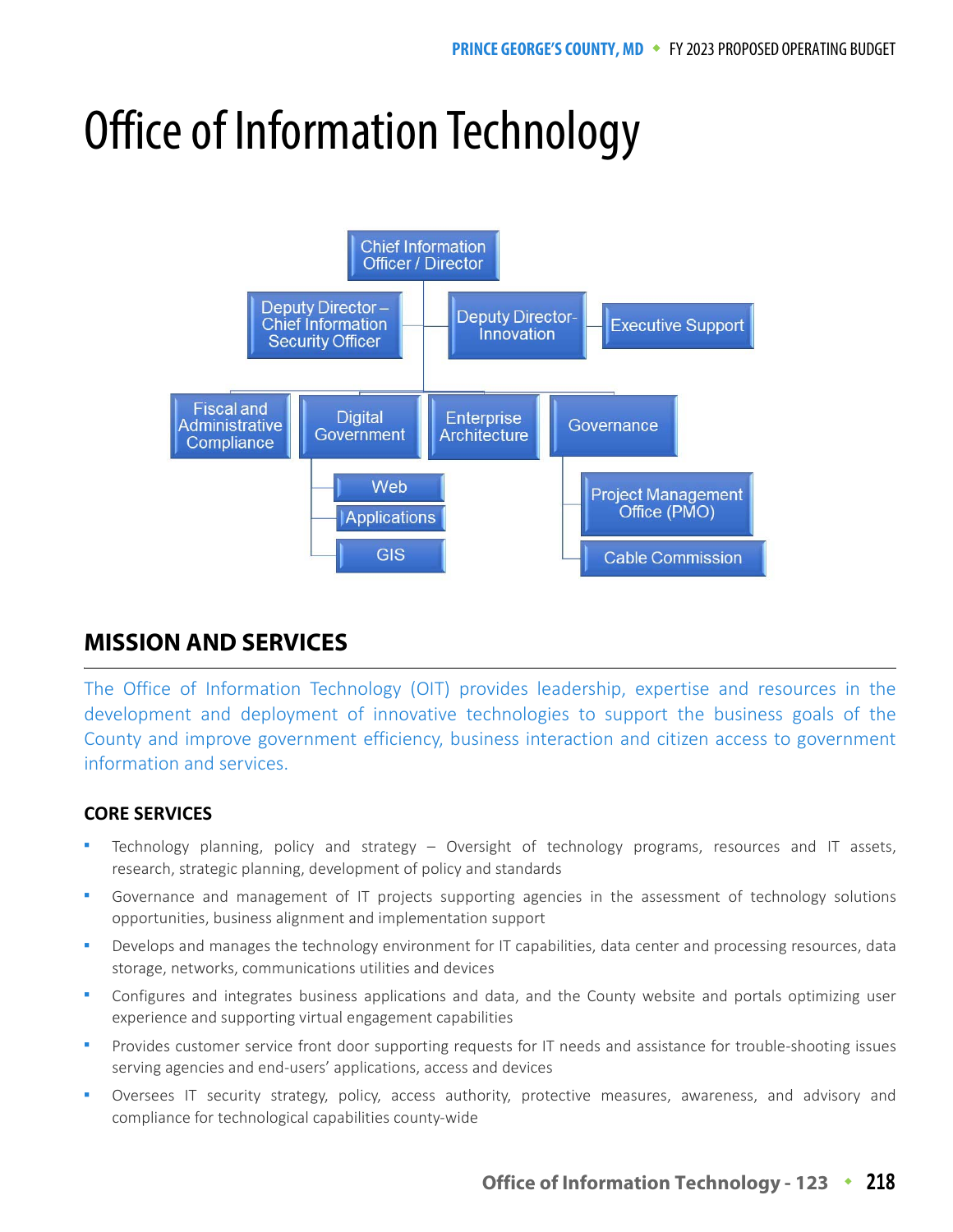## **FY 2022 KEY ACCOMPLISHMENTS**

- Supported the Prince George's Forward Taskforce initiative by modernizing County services with optimal efficiency and productivity, converting over a million paper documents to digital formats.
- Provided applications and data work to support County priorities and community health and safety.
- Established several important cybersecurity and technology infrastructure enhancements, including a virtual Cybersecurity Operations Center (SOC), upgraded multi-factor authentication and end-point protection.
- Nationally recognized for programs and innovation with several technology industry and governmental associations in data, cyber and digital transformation.

## **STRATEGIC FOCUS AND INITIATIVES FOR FY 2023**

The office's top priorities in FY 2023 are:

- Support the Prince George's Forward Taskforce priorities to enable government services virtually, expanding digitization efforts to reduce paper processes.
- Enhance cybersecurity program and capabilities.
- Promote use of shared IT platforms across agencies as appropriate.
- Maintain a sustainable and resilient technology infrastructure and user access by Implementing efficient and agile IT operations.
- Redesign the County's website to enhance the County's digital experience profile.

# **FY 2023 BUDGET SUMMARY**

The FY 2023 proposed budget for the Office of Information Technology is \$54,167,900, an increase of \$4,286,200 or 8.6% over the FY 2022 approved budget. The County interfund transfer to the Information Technology Internal Service Fund totals \$1,650,000, an increase of \$1,650,000 over the FY 2022 County interfund transfer.

#### **Expenditures by Fund Type**

|                               | FY 2021 Actual |         | FY 2022 Budget        |           | FY 2022 Estimate |         | FY 2023 Proposed |         |
|-------------------------------|----------------|---------|-----------------------|-----------|------------------|---------|------------------|---------|
| <b>Fund Types</b>             | Amount         | % Total | Amount                | % Total   | Amount           | % Total | Amount           | % Total |
| <b>General Fund</b>           | \$4,711,100    | $9.1\%$ | $S_{\longrightarrow}$ | $0.0\%$   | $S-$             | $0.0\%$ | \$1,650,000      | 3.0%    |
| <b>Internal Service Funds</b> | 46,803,245     | 90.9%   | 49,881,700            | $100.0\%$ | 49,643,400       | 100.0%  | 52,517,900       | 97.0%   |
| <b>Total</b>                  | \$51,514,345   | 100.0%  | \$49,881,700          | 100.0%    | \$49,643,400     | 100.0%  | \$54,167,900     | 100.0%  |

#### **INTERNAL SERVICE FUNDS**

#### **Information Technology Internal Service Fund**

The FY 2023 proposed budget for the Office of Information Technology is \$54,167,900, an increase of \$4,286,200 or 8.6% over the FY 2022 approved budget.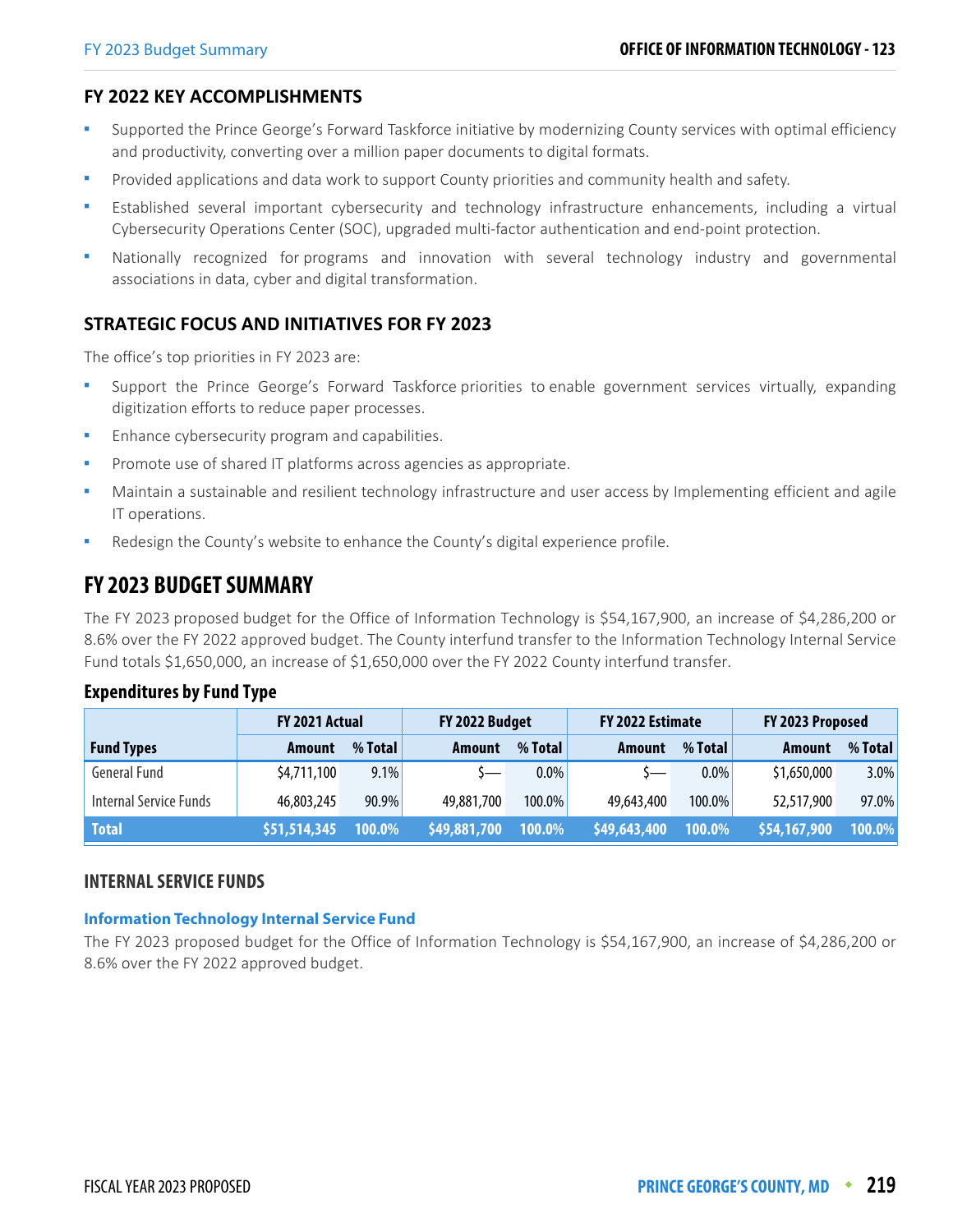## **Reconciliation from Prior Year**

|                                                                                                                                                                                                                                                    | <b>Expenditures</b> |
|----------------------------------------------------------------------------------------------------------------------------------------------------------------------------------------------------------------------------------------------------|---------------------|
| <b>FY 2022 Approved Budget</b>                                                                                                                                                                                                                     | \$49,881,700        |
| Add: Operating — Increase for new IT contracts for enhancements to the e-permitting system for expediting permit<br>processing for small businesses and homeowners as well as funding to streamline the procurement to payment business<br>process | \$1,650,000         |
| <b>Increase Cost: Operating</b> — Increase in office operating equipment to support INET upgrades and workstation<br>sustainment improvements                                                                                                      | 1,531,700           |
| <b>Increase Cost: Operating</b> — Increase in operating management system upgrades                                                                                                                                                                 | 420,700             |
| <b>Increase Cost: Fringe Benefits</b> — Increase in the fringe benefit rate from 51.1% to 53.6% to align with projected costs                                                                                                                      | 348,300             |
| <b>Increase Cost: Compensation - Mandated Salary Requirements</b> — Annualization of FY 2022 salary adjustments                                                                                                                                    | 276,900             |
| Add: Compensation — Increase for previously unfunded vacancies (Project Engineer and two Project Coordinators)                                                                                                                                     | 237,600             |
| <b>Increase Cost: Operating</b> — Increase in general contracts to support operations                                                                                                                                                              | 32,900              |
| <b>Increase Cost: Operating</b> — Net increase in various operating costs including telephone, data voice, training, membership<br>fees, allowances, operating contracts, vehicle maintenance, gas & oil and equipment lease expenses              | 25,700              |
| <b>Decrease Cost: Compensation</b> - Increase in budgeted salary attrition                                                                                                                                                                         | (237,600)           |
| <b>FY 2023 Proposed Budget</b>                                                                                                                                                                                                                     | \$54,167,900        |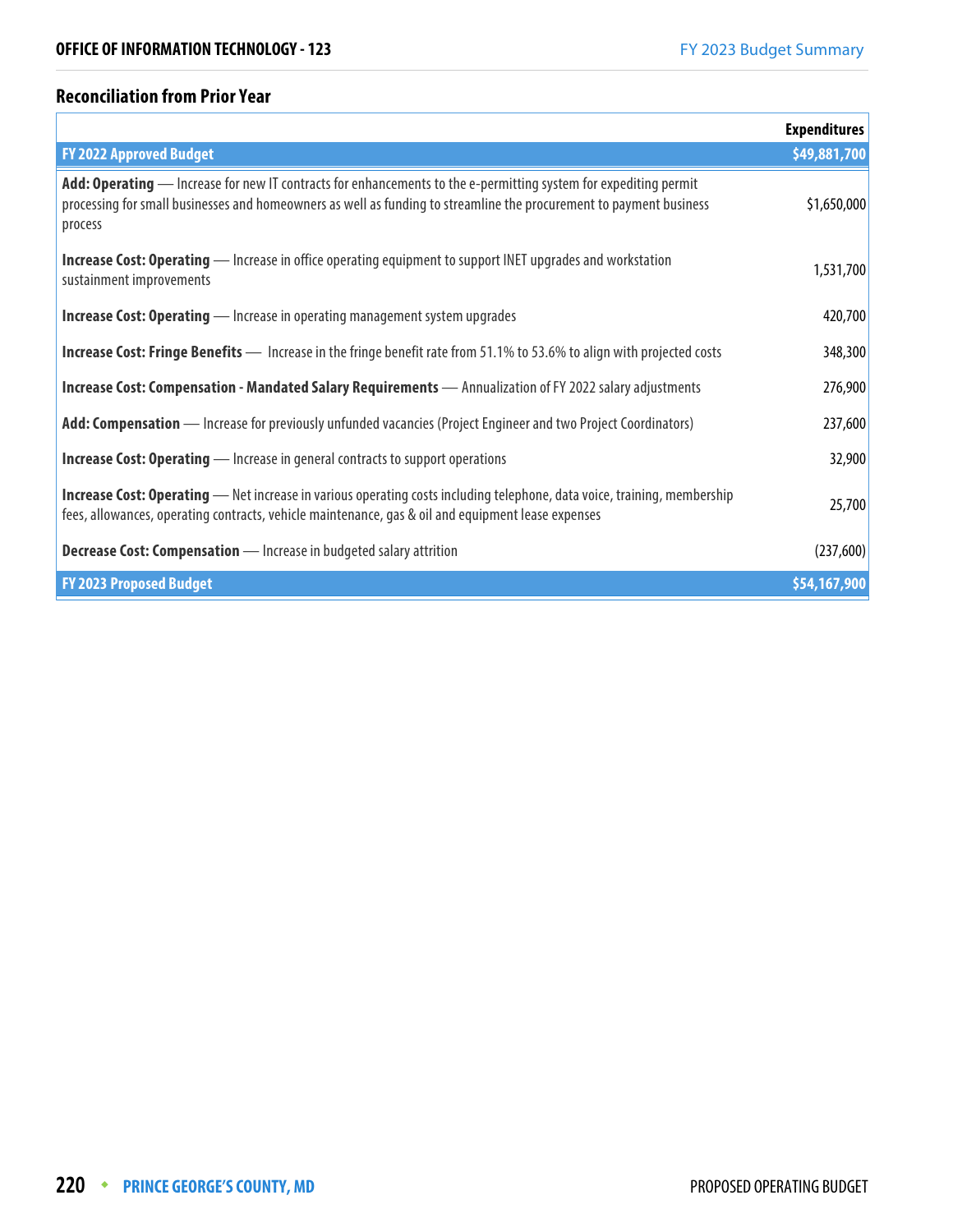# **STAFF AND BUDGET RESOURCES**

| <b>Authorized Positions</b> | FY 2021<br><b>Budget</b> | FY 2022<br><b>Budget</b> | FY 2023<br>Proposed | Change<br><b>FY22-FY23</b> |
|-----------------------------|--------------------------|--------------------------|---------------------|----------------------------|
| Internal Service Fund       |                          |                          |                     |                            |
| Full Time - Civilian        | 71                       | 71                       | 72                  |                            |
| Full Time - Sworn           | U                        | 0                        | 0                   | $\left( \right)$           |
| Subtotal - FT               | 71                       | 71                       | 72                  |                            |
| Part Time                   | 4                        | 4                        | 2                   | (2)                        |
| <b>Limited Term</b>         | U                        | U                        | U                   | 0                          |
| <b>TOTAL</b>                |                          |                          |                     |                            |
| Full Time - Civilian        | 71                       | 71                       | 72                  |                            |
| Full Time - Sworn           | U                        | 0                        | U                   | 0                          |
| Subtotal - FT               | 71                       | 71                       | 72                  |                            |
| Part Time                   | 4                        | 4                        | 2                   | (2)                        |
| Limited Term                |                          |                          |                     | $\left( \right)$           |

|                                                | FY 2023             |                |                 |  |  |
|------------------------------------------------|---------------------|----------------|-----------------|--|--|
| Positions By Classification                    | Full<br><b>Time</b> | Part<br>Time   | Limited<br>Term |  |  |
| Accountant                                     | 1                   | $\Omega$       | $\theta$        |  |  |
| Administrative Aide                            | 1                   | 0              | 0               |  |  |
| Administrative Assistant                       | $\overline{2}$      | 0              | 0               |  |  |
| Administrative Specialist                      | 3                   | 0              | $\Omega$        |  |  |
| Associate Director                             | $\mathfrak{D}$      | 0              | 0               |  |  |
| <b>Budget Management Analyst</b>               | 1                   | 0              | $\Omega$        |  |  |
| <b>Compliance Specialist</b>                   | $\mathfrak{D}$      | 0              | 0               |  |  |
| Deputy Director                                | $\mathfrak{D}$      | $\Omega$       | $\Omega$        |  |  |
| Director                                       | 1                   | U              | 0               |  |  |
| Executive Administrative Aide                  | 1                   | 0              | 0               |  |  |
| <b>General Clerk</b>                           | U                   | 0              | 0               |  |  |
| Human Resources Analyst                        | 1                   | 0              | 0               |  |  |
| Information Technology Engineer                | 16                  | 0              | 0               |  |  |
| Information Technology Manager                 | 10                  | 0              | 0               |  |  |
| Information Technology<br>Programming Engineer | 15                  | 0              | 0               |  |  |
| Information Technology Project<br>Coordinator  | 11                  | 0              | $\Omega$        |  |  |
| Instructor                                     | $\mathfrak{D}$      | 0              | 0               |  |  |
| Public Service Aide                            | 0                   | 1              | $\Omega$        |  |  |
| <b>Quality Assurance Analyst</b>               | 0                   | 0              | 0               |  |  |
| Supply-Property Clerk                          | $\Omega$            | 1              | $\Omega$        |  |  |
| <b>Systems Analyst</b>                         | 1                   | U              | 0               |  |  |
| <b>TOTAL</b>                                   | 72                  | $\overline{2}$ | 0               |  |  |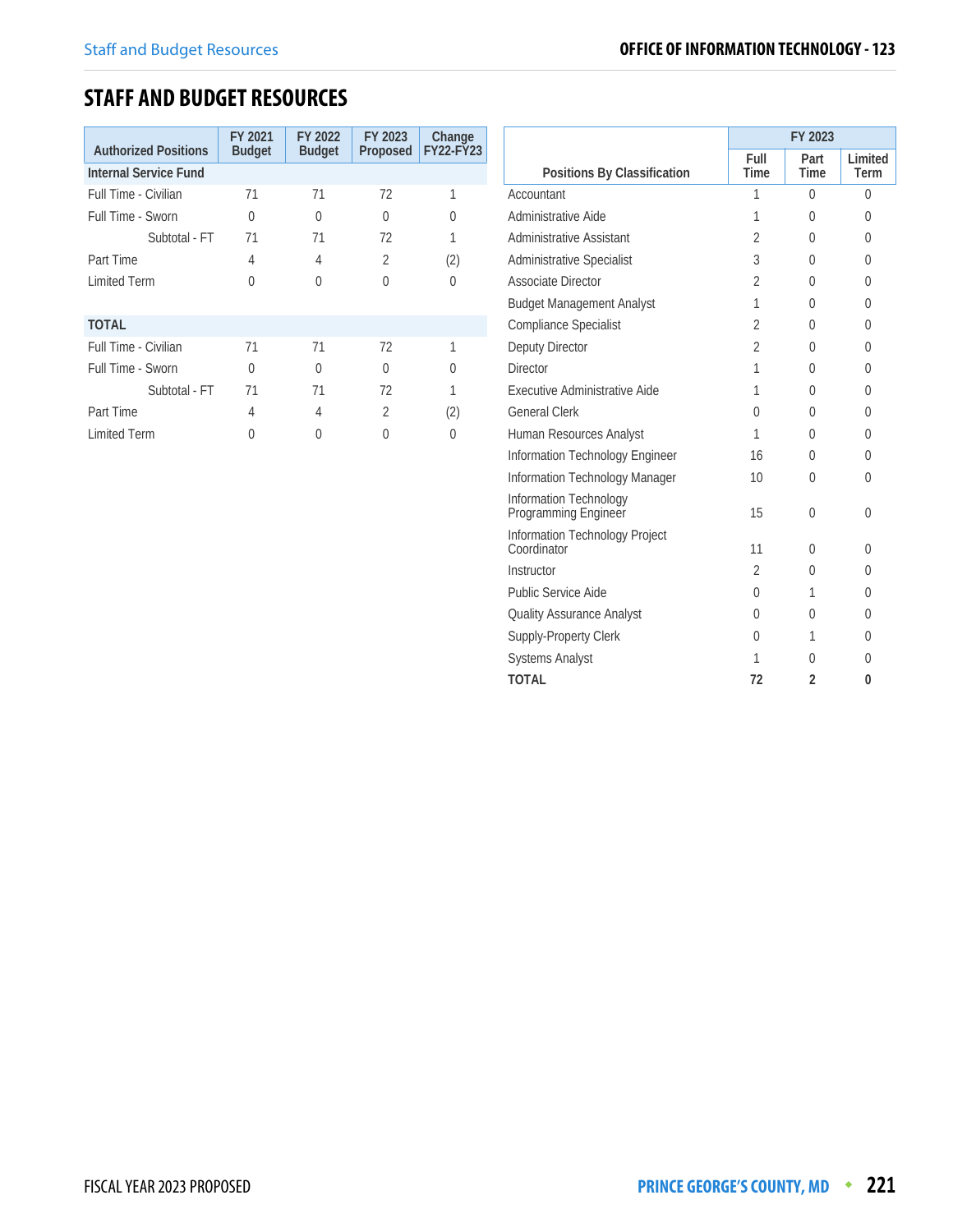# **Expenditures by Category - General Fund**

|                        | FY 2023<br><b>FY 2021</b><br><b>FY 2022</b><br><b>FY 2022</b> |               |                 |                 | <b>Change FY22-FY23</b> |             |
|------------------------|---------------------------------------------------------------|---------------|-----------------|-----------------|-------------------------|-------------|
| <b>Category</b>        | <b>Actual</b>                                                 | <b>Budget</b> | <b>Estimate</b> | <b>Proposed</b> | Amount $(5)$            | Percent (%) |
| Compensation           | s—                                                            | <u>ა—</u>     |                 |                 | s—                      |             |
| <b>Fringe Benefits</b> |                                                               |               |                 |                 |                         |             |
| Operating              | 4,711,100                                                     |               |                 | 1,650,000       | 1,650,000               |             |
| Capital Outlay         |                                                               |               |                 |                 |                         |             |
| <b>SubTotal</b>        | \$4,711,100                                                   | s—            | s—              | \$1,650,000     | \$1,650,000             |             |
| Recoveries             |                                                               |               |                 |                 |                         |             |
| <b>Total</b>           | \$4,711,100                                                   | s—            | s –             | \$1,650,000     | \$1,650,000             |             |

This one-time interfund transfer is the only operating expense in the General Fund for this agency. In FY 2023, funding increases \$1,650,000 from the FY 2022 budget. The transfer funds an operating contract that supports the agency's operations.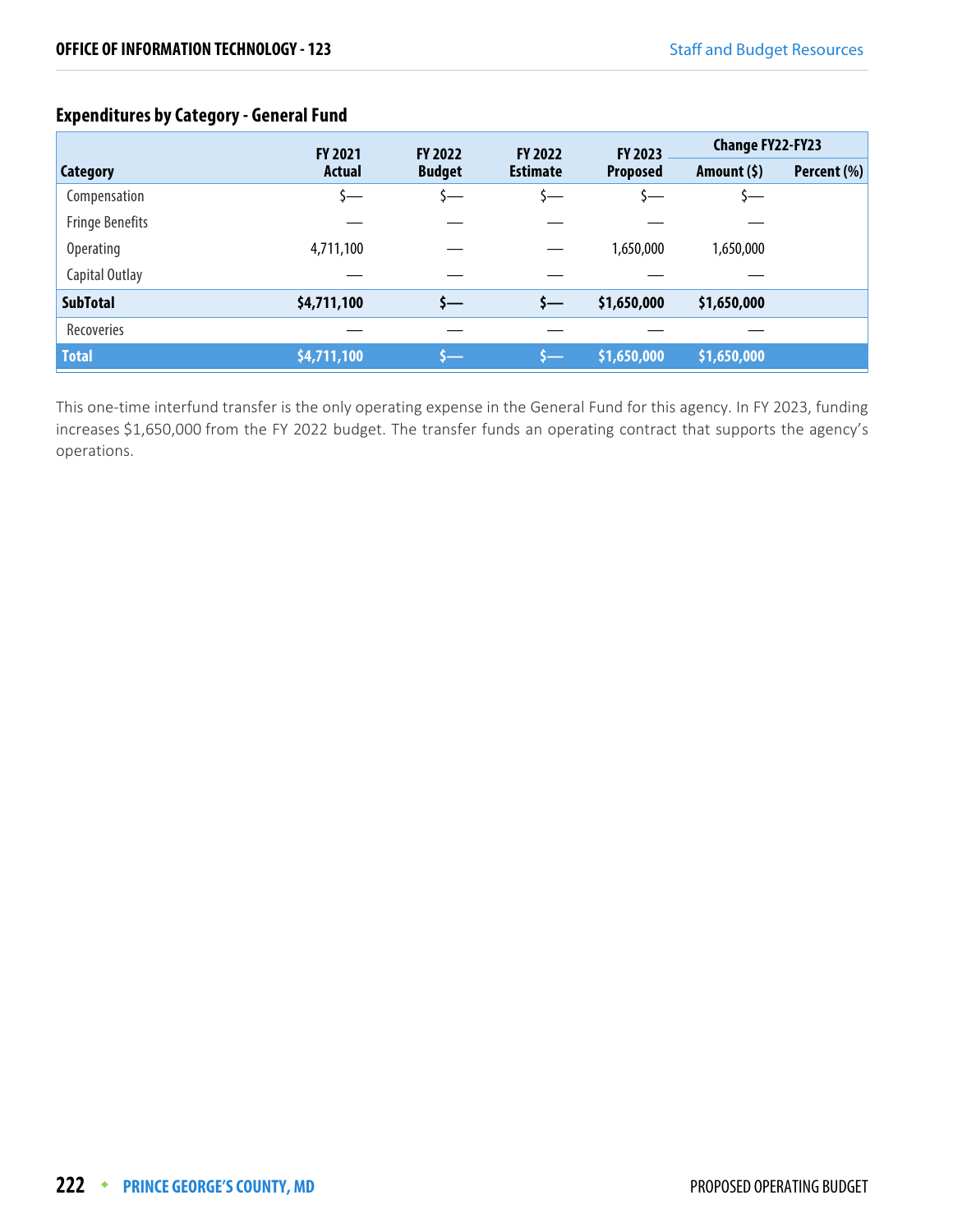# **OTHER FUNDS**

#### **Information Technology Internal Service Fund**

The Information Technology Internal Service Fund supports innovative technology solutions, data management and business intelligence and the County's enterprise infrastructure in support of the government and its citizens. The fund specifically supports the service desk, geographic information systems, applications development and web support, project management, enterprise security, network services, telecommunications, institutional network (I-Net), mainframe applications, enterprise software licenses and the acquisition of IT hardware.

#### **Fiscal Summary**

In FY 2023, compensation expenditures increase 3.5% over the FY 2022 budget due to the annualization of FY 2022 salary adjustments and funding for three previously unfunded positions. Compensation costs include funding for 71 out of 72 full time positions. Full-time staff

increases by one position to full-time status due to the reallocation of two part-time positions. Fringe benefit expenditures increase 8.6% over the FY 2022 budget to align with anticipated compensation expenditures. Fringe benefit expenditures include funding for other post-employment benefits (OPEB) totaling \$1,568,700.

Operating expenditures increase 9.7% over the FY 2022 budget primarily due ERP software maintenance contracts and management system projects. Funding is also provided for enhancing the e-permitting system to improve processes for small businesses and homeowners as well as to streamline the procurement to pay business operations in the County. Funding is maintained for the redesign of the County website, service desk support and work station replacements.

|                        | <b>FY 2021</b> | <b>FY 2022</b> | <b>FY 2022</b>  | FY 2023         | <b>Change FY22-FY23</b> |             |
|------------------------|----------------|----------------|-----------------|-----------------|-------------------------|-------------|
| Category               | Actual         | <b>Budget</b>  | <b>Estimate</b> | <b>Proposed</b> | Amount (\$)             | Percent (%) |
| Compensation           | \$7,138,397    | \$7,935,100    | \$7,777,400     | \$8,212,000     | \$276,900               | 3.5%        |
| <b>Fringe Benefits</b> | 4,537,118      | 4,054,600      | 3,974,000       | 4,402,900       | 348,300                 | 8.6%        |
| <b>Operating</b>       | 35,127,730     | 37,892,000     | 37,892,000      | 39,903,000      | 2,011,000               | 5.3%        |
| Capital Outlay         |                |                |                 |                 |                         |             |
| <b>Total</b>           | \$46,803,245   | \$49,881,700   | \$49,643,400    | \$52,517,900    | \$2,636,200             | 5.3%        |
| Recoveries             |                |                |                 |                 |                         |             |
| <b>Total</b>           | \$46,803,245   | \$49,881,700   | \$49,643,400    | \$52,517,900    | \$2,636,200             | 5.3%        |

#### **Expenditures by Category**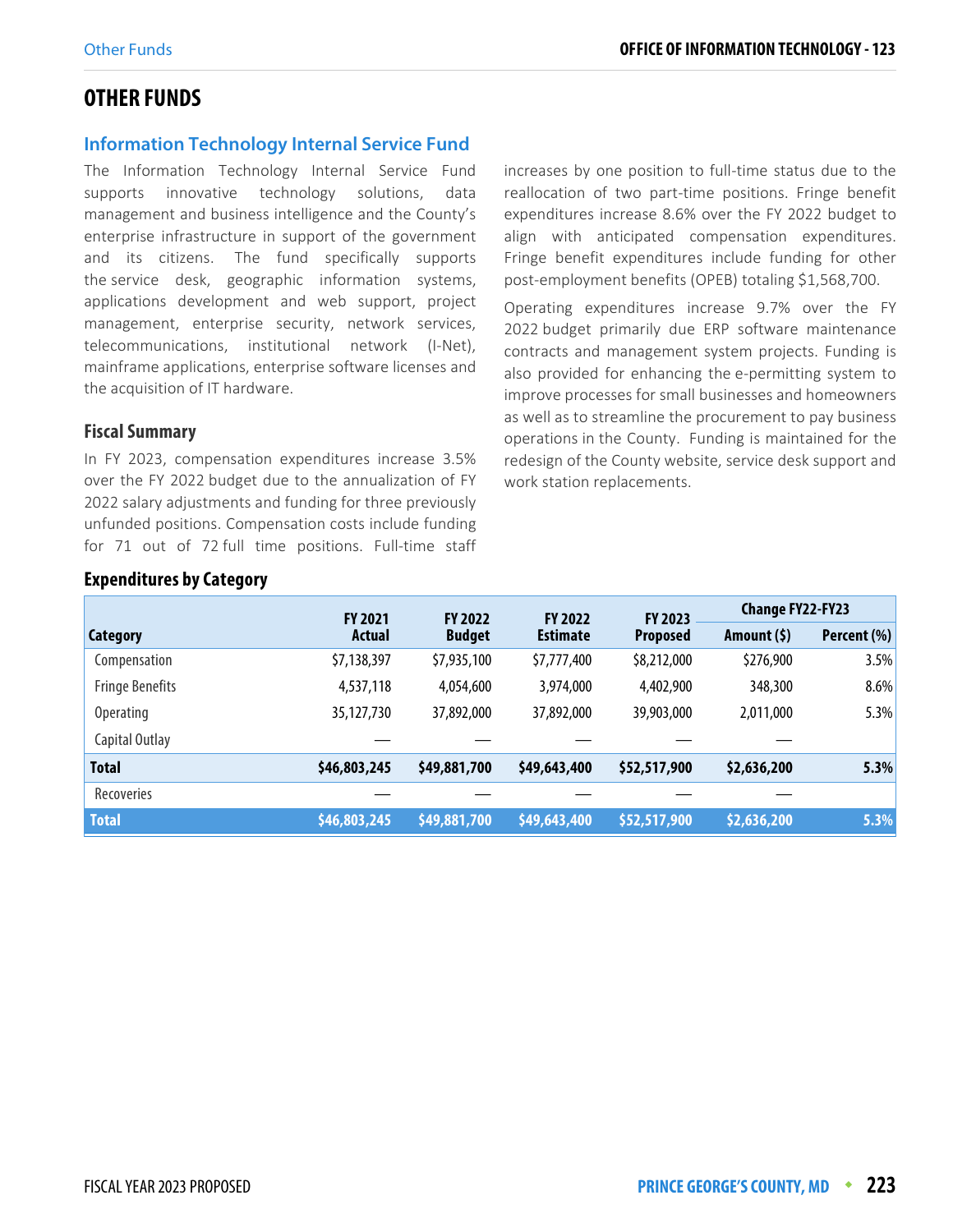# **Fund Summary**

|                                                       | <b>FY 2021</b> | FY 2022       | FY 2022          | FY 2023      | FY 2022-2023 |            |  |
|-------------------------------------------------------|----------------|---------------|------------------|--------------|--------------|------------|--|
| Category                                              | <b>Actual</b>  | <b>Budget</b> | <b>Estimated</b> | Proposed     | Change \$    | Change %   |  |
| <b>BEGINNING FUND BALANCE</b>                         | \$5,548,839    | \$6,704,109   | \$7,684,123      | \$7,823,323  | \$1,119,214  | 16.7%      |  |
| <b>REVENUES</b>                                       |                |               |                  |              |              |            |  |
| <b>Agency Charges</b>                                 | \$37,405,900   | \$42,077,500  | \$42,077,500     | \$44,812,800 | \$2,735,300  | 6.5%       |  |
| I-Net Receipts                                        | 6,447,592      | 6,948,600     | 6,948,600        | 6,948,600    |              | 0.0%       |  |
| I-Net Fund Balance                                    |                |               |                  |              |              | 0.0%       |  |
| I-Net Community                                       | 343,019        | 416,000       | 416,000          | 416,000      |              | 0.0%       |  |
| <b>Agency Charges GIS</b>                             |                | 340,500       | 340,500          | 340,500      |              | 0.0%       |  |
| Miscellaneous (loss of disposable<br>asset)           | 30,918         |               |                  |              |              | 0.0%       |  |
| <b>Appropriated Fund Balance</b>                      |                | 99,100        |                  |              | (99, 100)    | $-100.0\%$ |  |
| Transfer In - General Fund                            | 4,711,100      |               |                  | 1,650,000    | 1,650,000    | 0.0%       |  |
| <b>Total Revenues</b>                                 | \$48,938,529   | \$49,881,700  | \$49,782,600     | \$54,167,900 | \$4,286,200  | 8.6%       |  |
| <b>EXPENDITURES</b>                                   |                |               |                  |              |              |            |  |
| Compensation                                          | \$7,138,397    | \$7,935,100   | \$7,777,400      | \$8,212,000  | \$276,900    | 3.5%       |  |
| Fringe                                                | 4,537,118      | 4,054,600     | 3,974,000        | 4,402,900    | 348,300      | 8.6%       |  |
| <b>Operating Expenses</b>                             | 28,337,119     | 30,527,400    | 30,527,400       | 34,188,400   | 3,661,000    | 12.0%      |  |
| <b>Operating Expenses-I-NET</b>                       | 6,790,611      | 7,364,600     | 7,364,600        | 7,364,600    |              | 0.0%       |  |
| <b>Total Expenditures</b>                             | \$46,803,245   | \$49,881,700  | \$49,643,400     | \$54,167,900 | \$4,286,200  | 8.6%       |  |
| <b>EXCESS OF REVENUES OVER</b><br><b>EXPENDITURES</b> | 2,135,284      |               | 139,200          |              |              | 0.0%       |  |
| OTHER ADJUSTMENTS                                     |                | (99, 100)     |                  |              | 99,100       | $-100.0\%$ |  |
| <b>ENDING FUND BALANCE</b>                            | \$7,684,123    | \$6,605,009   | \$7,823,323      | \$7,823,323  | \$1,218,314  | 18.4%      |  |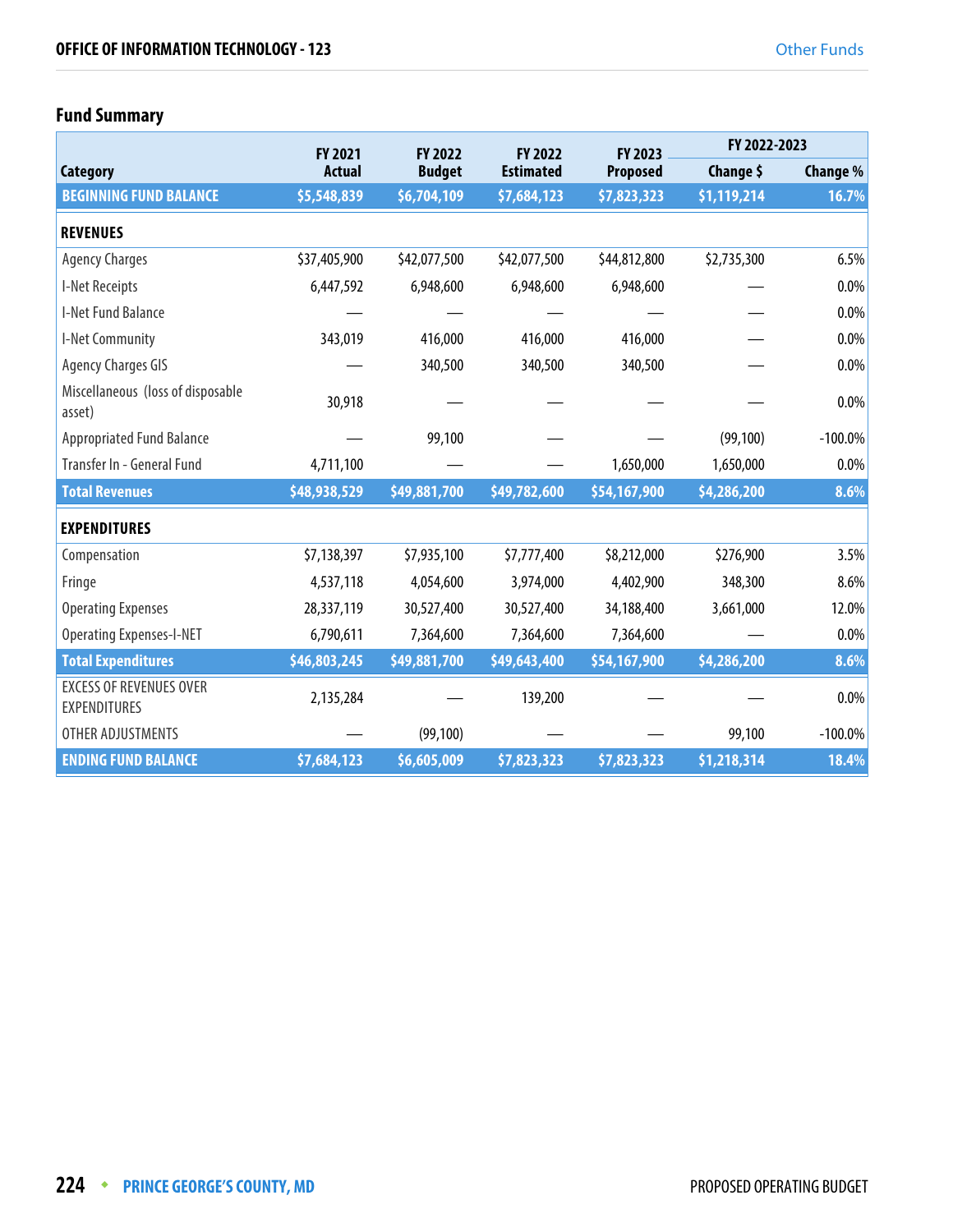# **SERVICE DELIVERY PLAN AND PERFORMANCE**

**Goal 1** — Provide a responsive and secure IT infrastructure

| <b>FY 2027</b> | <b>FY 2020</b> | <b>FY 2021</b> | <b>FY 2022</b>   | <b>FY 2023</b>   | <b>Trend</b> |
|----------------|----------------|----------------|------------------|------------------|--------------|
| <b>Target</b>  | Actual         | Actual         | <b>Estimated</b> | <b>Projected</b> |              |
| 99%            | 0%             | 0%             | 99%              | 99%              | ↔            |

**Objective 1.1** — Maintain enterprise network access above 98%.

## **Trend and Analysis**

The Prince George's County Government depends on a modern, secure, and scalable IT infrastructure to accomplish their mission. This includes information systems and data, as well as today's utility devices such as robotics, security systems and data. Cybersecurity protections must be available to safely enable uninterrupted operation of digital tools and a diverse suite of applications and the privacy of sensitive data the County is the steward of. The IT infrastructure must be able to deter and respond to the increasing number of minute-by-minute worldwide cybersecurity threats. It must also be extensible to accommodate devices and platforms that allow for mobile access to the IT enterprise enhancing end users' ability to be productive from anywhere.

#### **Performance Measures**

| <b>Measure Name</b>                             | <b>FY 2019</b><br>Actual | <b>FY 2020</b><br>Actual | <b>FY 2021</b><br>Actual | <b>FY 2022</b><br><b>Estimated</b> | FY 2023<br>Projected |
|-------------------------------------------------|--------------------------|--------------------------|--------------------------|------------------------------------|----------------------|
| <b>Resources (Input)</b>                        |                          |                          |                          |                                    |                      |
| Network monitoring system logs indices          | 0                        | 0                        | 1,500                    | 1,700                              | 1,700                |
| <b>Workload, Demand and Production (Output)</b> |                          |                          |                          |                                    |                      |
| <b>Total connections</b>                        | 0                        | 0                        | 16,200                   | 17,500                             | 17,500               |
| <b>Impact (Outcome)</b>                         |                          |                          |                          |                                    |                      |
| Network uptime                                  | 0%                       | 0%                       | 99%                      | 99%                                | 99%                  |

**Objective 1.2** – Increase access to the telework environment.

| <b>FY 2027</b> | <b>FY 2020</b> | <b>FY 2021</b> | <b>FY 2022</b>   | <b>FY 2023</b>   | Trend |
|----------------|----------------|----------------|------------------|------------------|-------|
| <b>Target</b>  | Actual         | Actual         | <b>Estimated</b> | <b>Projected</b> |       |
| 110%           | 0%             | 102%           | 101%             | 102%             |       |

## **Trend and Analysis**

In FY 2023, the County's remote workforce is projected to continue to increase as digitization efforts by agencies continue to make progress, and they automate manual forms allowing the public to complete transactions virtually. Enhancements to automation that can be accessed from anywhere include technology data visualization tools for COVID-19 case tracking, application development, DPIE and DPWT Street Imagery technology to inspect, analyze and complete assignments, and expand conference bridge and other types of virtual collaboration calls.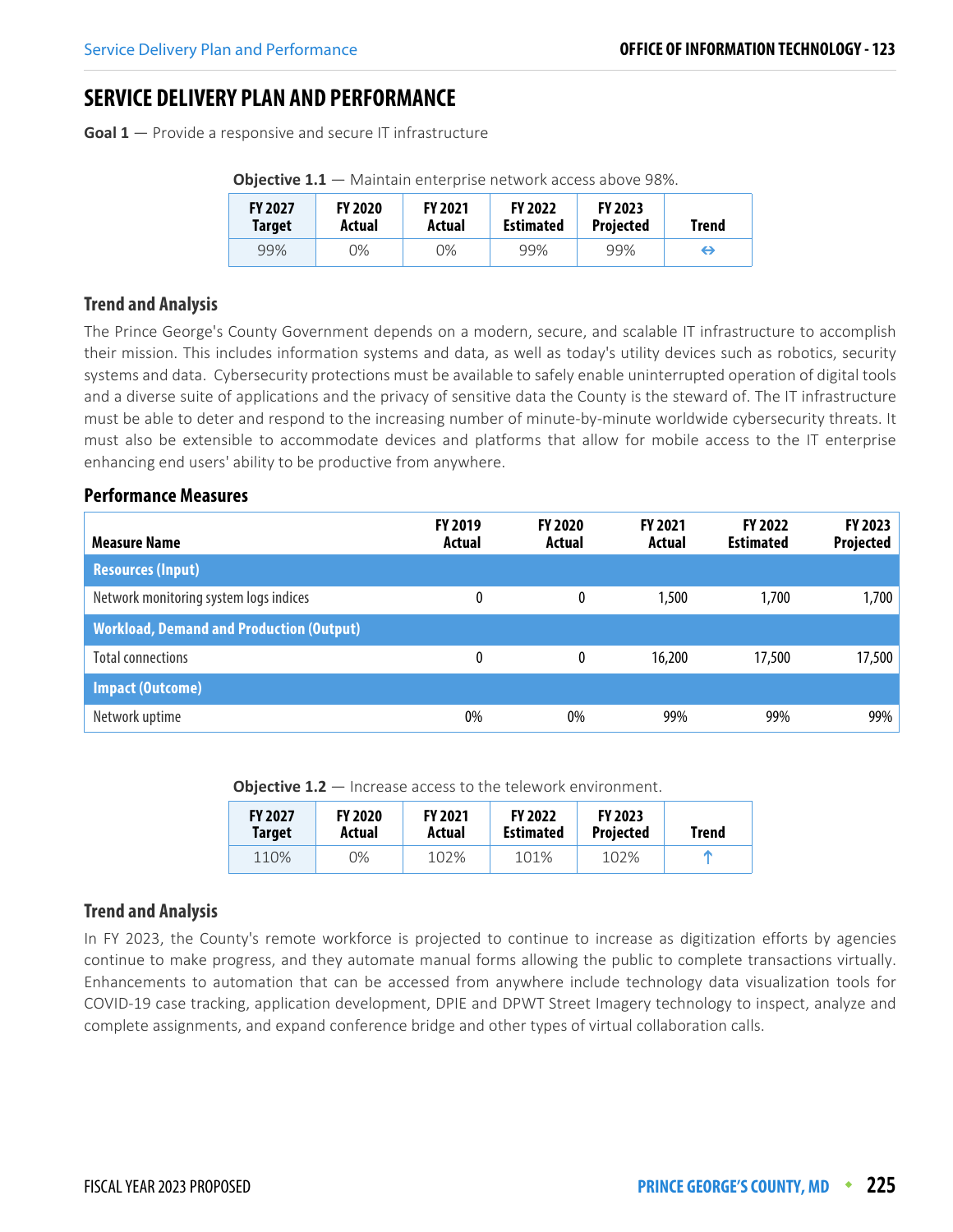#### **Performance Measures**

| <b>Measure Name</b>                                     | <b>FY 2019</b><br>Actual | <b>FY 2020</b><br>Actual | FY 2021<br>Actual | <b>FY 2022</b><br><b>Estimated</b> | <b>FY 2023</b><br>Projected |
|---------------------------------------------------------|--------------------------|--------------------------|-------------------|------------------------------------|-----------------------------|
| <b>Resources (Input)</b>                                |                          |                          |                   |                                    |                             |
| Virtual Private Network (VPN) Licenses                  | 0                        | 0                        | 4,500             | 3,500                              | 2,000                       |
| <b>Workload, Demand and Production (Output)</b>         |                          |                          |                   |                                    |                             |
| VPN service desk support requests                       | 0                        | 0                        | 818               | 400                                | 400                         |
| Average number of users logged on at one time           | 0                        | 0                        | 2,500             | 900                                | 900                         |
| Users who have access to the teleworking<br>environment | 0                        | 0                        | 8,500             | 10,500                             | 10,500                      |
| Total active users                                      | 0                        | 0                        | 10,297            | 10,300                             | 10,300                      |
| <b>Impact (Outcome)</b>                                 |                          |                          |                   |                                    |                             |
| <b>VPN</b> users                                        | 0%                       | 0%                       | 102%              | 101%                               | 102%                        |

**Goal 2** — Enhance on-line government services.

**Objective 2.1** — Increase the number of on-line services.

| <b>FY 2027</b> | <b>FY 2020</b> | <b>FY 2021</b> | <b>FY 2022</b>   | <b>FY 2023</b>   | <b>Trend</b> |
|----------------|----------------|----------------|------------------|------------------|--------------|
| <b>Target</b>  | Actual         | Actual         | <b>Estimated</b> | <b>Projected</b> |              |
| 80             |                | 30             | 40               | 40               |              |

#### **Trend and Analysis**

Effective local governments must be able to become more effective on-line using the WEB, e-services, mobile apps and other digital means in which citizen access government information and services. It is critical that OIT endeavor to provide modern digital platforms, internet opportunities and mobility so that citizens can interact with County government in the way they do in their everyday lives. The FY 2023 year over year increase is primarily due to OIT partnering with agencies to bring manual and in-person services online.

## **Performance Measures**

| <b>Measure Name</b>                             | <b>FY 2019</b><br>Actual | <b>FY 2020</b><br>Actual | <b>FY 2021</b><br>Actual | <b>FY 2022</b><br><b>Estimated</b> | FY 2023<br>Projected |
|-------------------------------------------------|--------------------------|--------------------------|--------------------------|------------------------------------|----------------------|
| <b>Resources (Input)</b>                        |                          |                          |                          |                                    |                      |
| Web contractors                                 | 0                        | 0                        | 4                        |                                    |                      |
| <b>Workload, Demand and Production (Output)</b> |                          |                          |                          |                                    |                      |
| Website visits (millions)                       | 0                        | 0                        | 4,925,466                | 5,208,000                          | 5,000,000            |
| <b>Impact (Outcome)</b>                         |                          |                          |                          |                                    |                      |
| Total online services from county agencies      | 0                        | 0                        | 30                       | 40                                 | 40                   |